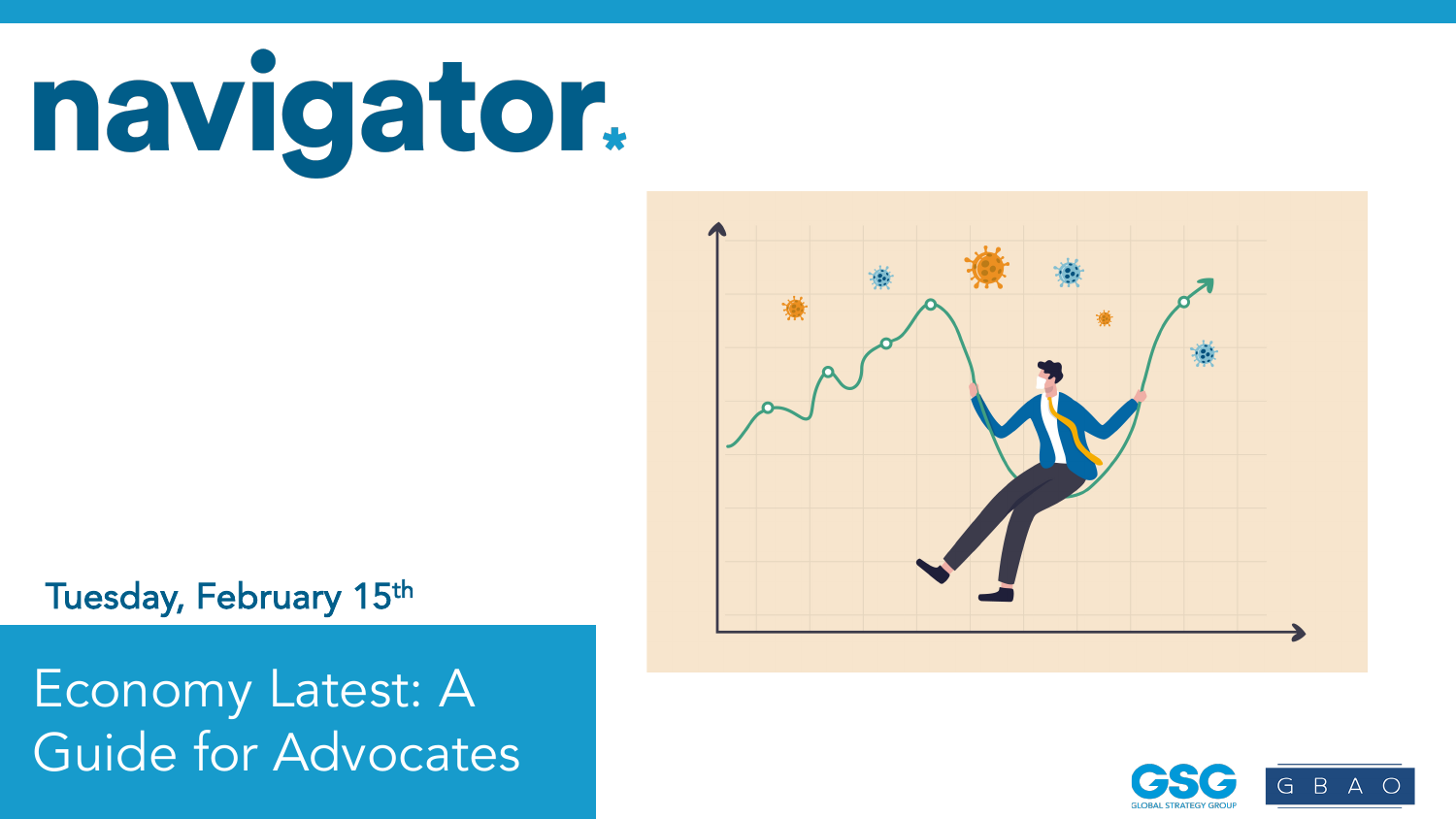## Key Takeaways:

- Americans are pessimistic about the economy and most feel prices are rising significantly on gas and everyday goods.
- Of a range of positive indicators, job creation and the rate of economic growth are the most compelling that the economy is improving.
- Majorities support Biden and Democrats' new economic plan, but those who support it are frustrated with the negotiations and feel they have taken too long.

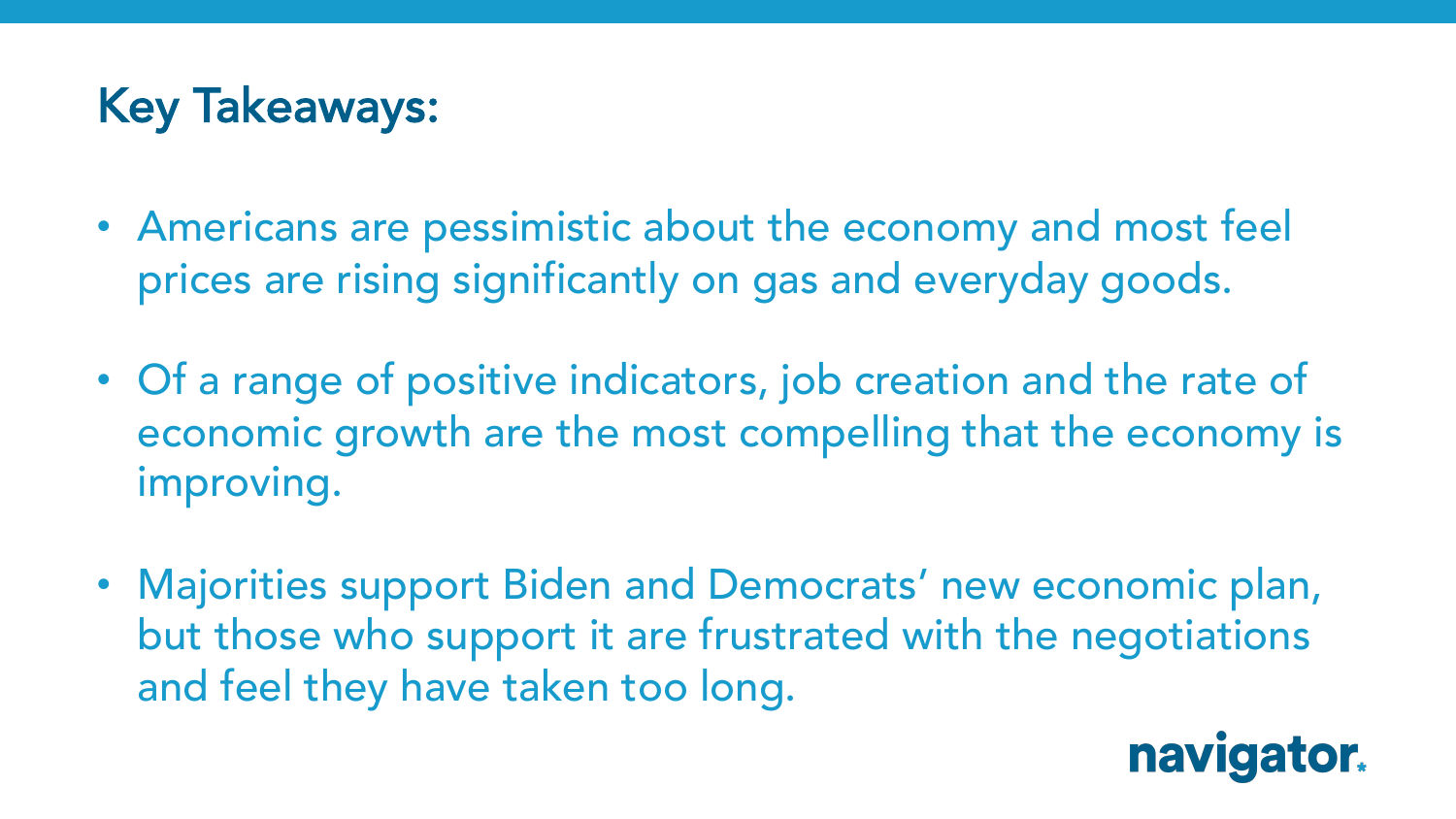#### Pessimism Persists on National and Personal Economic Assessments

On a separate question, a majority of Americans say the economy "is getting worse" (53%), while just 20% say it is getting better and another 21% say it is staying the same.

How would you rate the state of the U.S. economy today?

Thinking about your personal financial situation over the next few months, do you feel confident or uneasy?



Nationwide surveys of registered voters; Each wave represents approximately 1,000 interviews taken over the prior three-five days. Latest wave conducted February 3-February 7, 2022. For more info, visit navigatorresearch.org

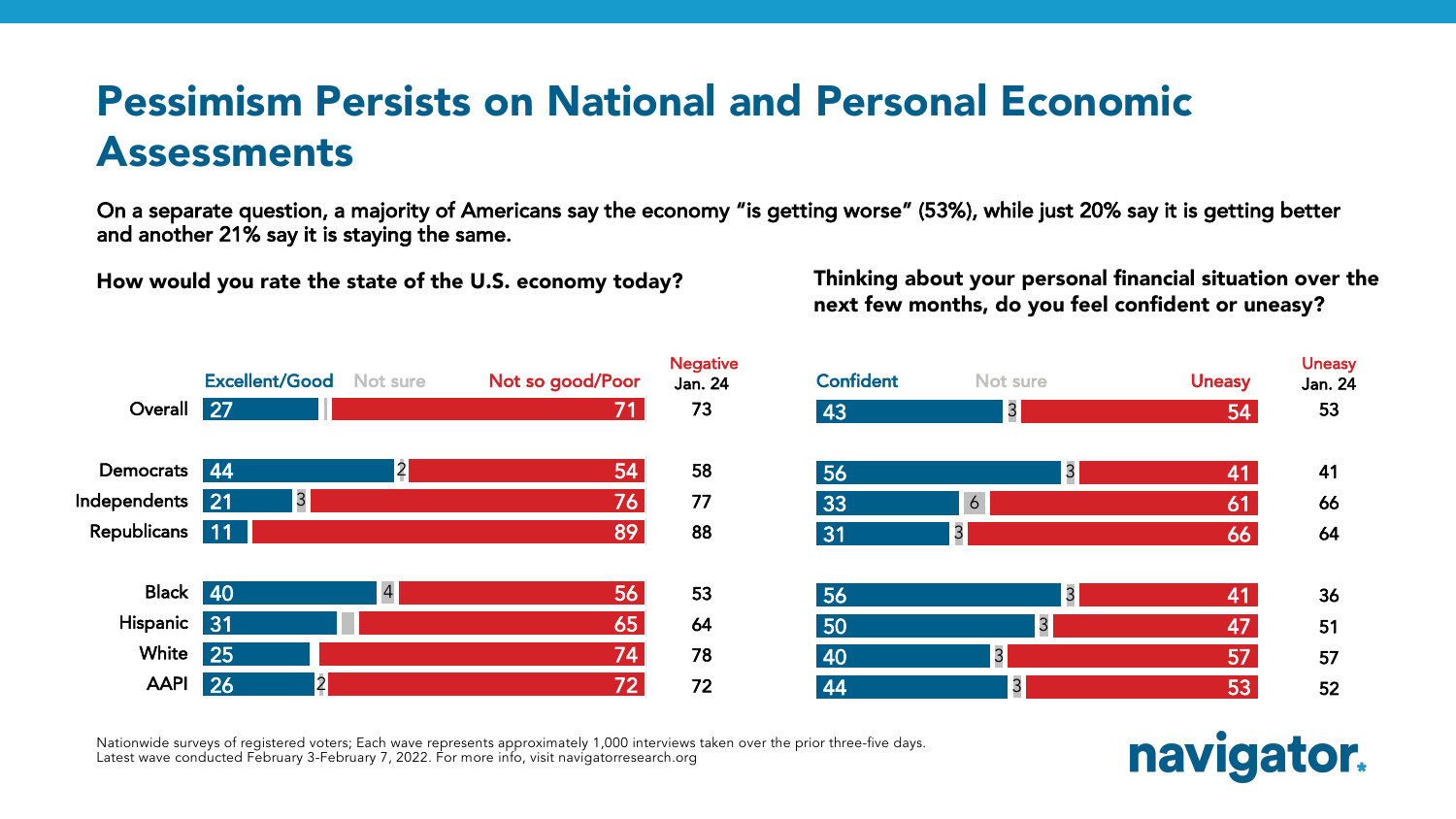#### Most Americans Continue to Feel the Costs of Everyday Goods Like Groceries and Gas Are Climbing

On a separate metric, two in three (64%) say they are "very concerned" the rate of inflation will climb in the coming months, including 51% of Democrats, 65% of independents, and 78% of Republicans.

When it comes to the costs of everyday goods like groceries, do you think costs are:

Do you feel the price of gas is going up?



Nationwide surveys of registered voters; Each wave represents approximately 1,000 interviews taken over the prior three-five days. Latest wave conducted February 3-February 7, 2022. For more info, visit navigatorresearch.org

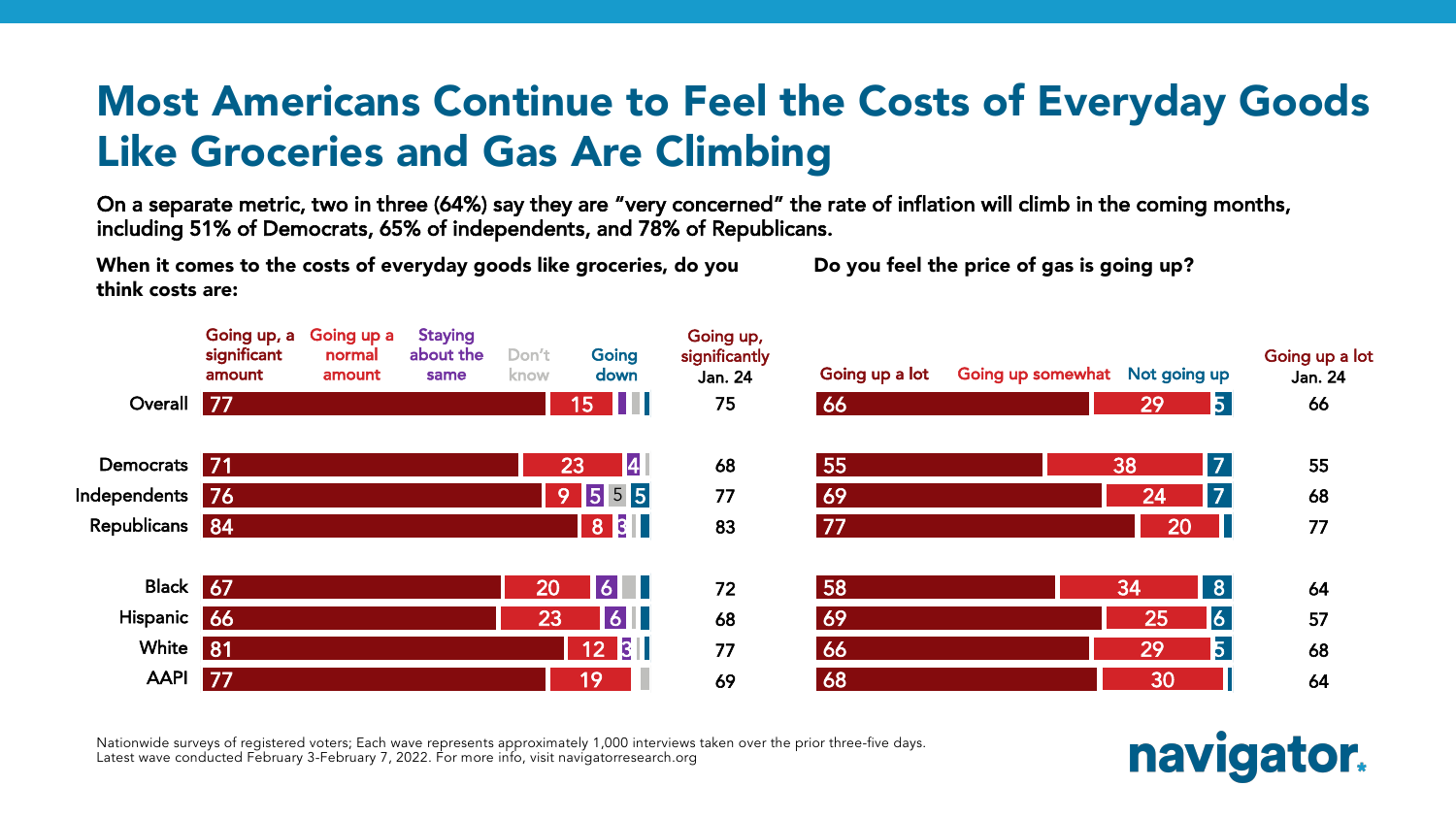## As Biden's Approval Ratings on the Economy Are Underwater, Republicans Hold Narrow Edge on Several Economic Issues

Biden and Democrats hold a narrow lead on "job creation" while Republicans are more trusted to rebuild the economy, handle economic growth, getting costs under control, and handle inflation.

Below is a list of issues. Please indicate who you trust more to handle each one.

|                                                                                       | <b>Biden and the</b>    |    | <b>The Republican</b> | Net Biden and the Democratic Party         |            |       |            |                               |       |            |      |  |
|---------------------------------------------------------------------------------------|-------------------------|----|-----------------------|--------------------------------------------|------------|-------|------------|-------------------------------|-------|------------|------|--|
|                                                                                       | <b>Democratic Party</b> |    | Don't know<br>Party   | Overall Dem Ind Rep Black Hisp. White AAPI |            |       |            |                               |       |            |      |  |
| Job creation                                                                          | 45                      | 11 | 44                    | $+1$                                       | +76        | $-12$ | $-83 + 57$ |                               | $+17$ | $-15 + 22$ |      |  |
| Rebuilding the economy                                                                | 42                      | 12 | 46                    | $-4$                                       | $+71$      |       |            | $-10$ $-88$ $+58$ $+12$ $-19$ |       |            | $+7$ |  |
| Economic growth                                                                       | 41                      | 12 | 47                    | $-6$                                       | $+69 -22$  |       |            | $-88$ +51 +13                 |       | $-20$      |      |  |
| Getting the rising costs of everyday<br>goods like groceries and gas under<br>control | l 40                    | 15 | 45                    | $-5$                                       | $+66 - 13$ |       |            | $-83 + 43 + 2$                |       | $-18$ +16  |      |  |
| Inflation                                                                             | 40                      | 16 | 44                    | $-4$                                       | $+57$      |       |            | $-14$ $-73$ $+54$             | $+7$  | $-18$      | $+3$ |  |

Nationwide survey of 1,000 registered voters conducted February 3-February 7, 2022.<br>F For more info, visit navigatorresarch.org.

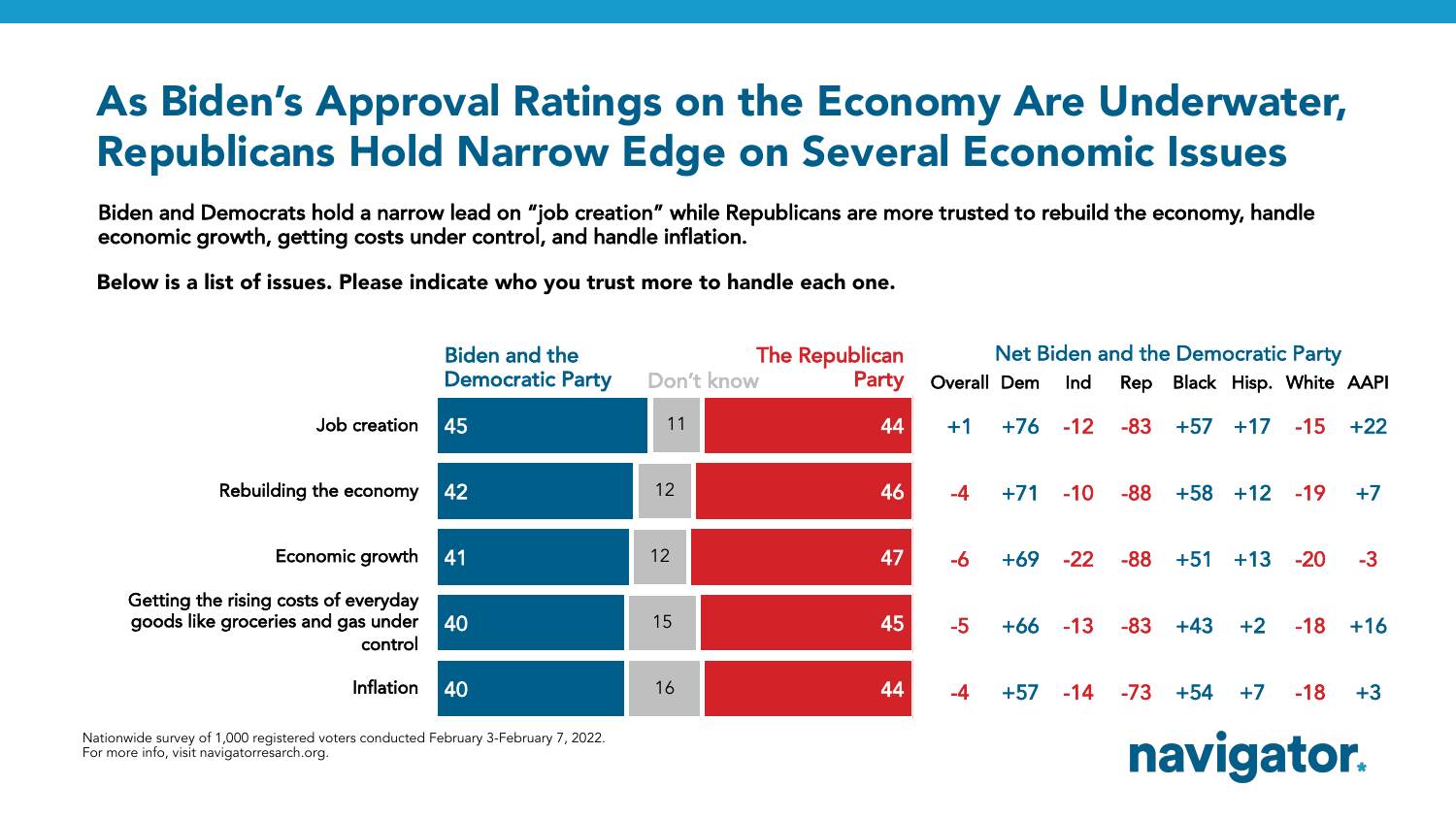## Job Creation and Rate of Economic Growth Are Top Indicators For Americans That the Economy is Recovering

Among economically persuadable Americans\*, the most compelling indicators are that more than 6 million jobs were created last year and that the American economy grew faster than China's.

For each statement, please indicate how good you find that piece of information as an indicator that the economy is getting better.

| */** Split sample                                                                                                                            |                               | Good      | Fair/Not good | Total Positive Indicator |     |     |     |             |  |
|----------------------------------------------------------------------------------------------------------------------------------------------|-------------------------------|-----------|---------------|--------------------------|-----|-----|-----|-------------|--|
|                                                                                                                                              | <b>Excellent</b><br>indicator | indicator | Indicator     | Total                    | Dem | Ind | Rep | Econ Pers.* |  |
| More than 6 million jobs were created last year, the largest number of any year on<br>record*                                                |                               | 33        | 46            | 54                       | 78  | 40  | 32  | 57          |  |
| For the first time ever, the U.S. created 7 million jobs in 12 months                                                                        | 20                            | 31        | 49            | 51                       | 71  | 43  | 31  | 47          |  |
| More than 6 million jobs were created last year**                                                                                            | 20                            | 29        | 51            | 49                       | 70  | 40  | 26  | 49          |  |
| Last year, the U.S. economy (GDP) grew 5.7%, which is the highest rate of growth<br>in almost 40 years*                                      | 19                            | 34        | 47            | 53                       | 75  | 45  | 31  | 48          |  |
| For the first time in 20 years, the U.S. economy has grown faster than China's                                                               | 19                            | 30        | 51            | 49                       | 69  | 38  | 30  | 51          |  |
| The unemployment rate fell from 6.2% to 3.9% in 2021                                                                                         | 18                            | 31        | 51            | 49                       | 71  | 36  | 27  | 46          |  |
| 2021 saw the biggest drop in people receiving unemployment benefits in a single<br>year, from 18 million at the start down to only 2 million | 17                            | 29        | 54            | 46                       | 66  | 38  | 26  | 43          |  |
| Last year, the U.S. economy (GDP) grew 5.7%**                                                                                                | 17                            | 31        | 53            | 47                       | 65  | 36  | 30  | 46          |  |
| Since Biden took office, 1.36 million small business jobs have been created                                                                  | 17                            | 31        | 52            | 48                       | 74  | 35  | 21  | 40          |  |
| There are millions of job openings across the country                                                                                        | 16                            | 26        | 59            | 41                       | 59  | 35  | 22  | 38          |  |
| Last year, more than 5 million new business applications were filed                                                                          | 16                            | 33        | 52            | 48                       | 67  | 39  | 29  | 46          |  |

navigator.

Economically persuadable Americans , are mose who disapprove or biden s nandling or the economy, but support new economic legislation on separate questions. Nationwide survey of 1,000 registered voters conducted February 3-February 7, 2022.<br>F \*"Economically persuadable Americans" are those who disapprove of Biden's handling of the economy, but support new economic For more info, visit navigatorresarch.org.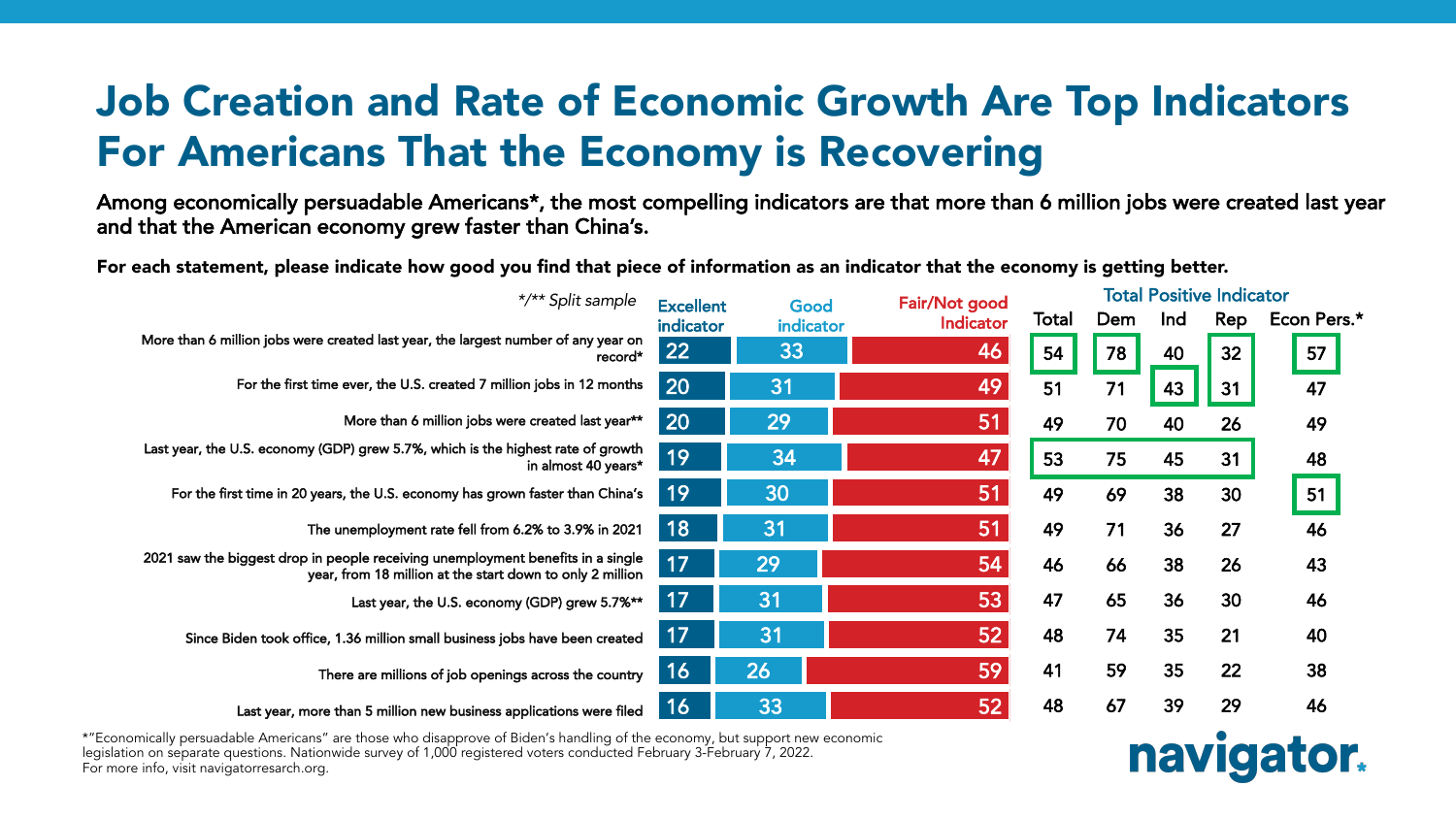## Reading Positive Economic Indicators Improves Ratings of the National Economy and Trust in Biden and Democrats

Of the 19% of Americans who move to rate the economy more positively after reading indicators of economic growth, demographics most likely to be in that group are 18-44 year-olds (25%), service industry workers (28%), Black Americans (24%), AAPI (24%), urban Americans (27%), and Democrats (27%).

*Post-Positive Economic Indicators:* Again, after reading those statements…how would you rate the state of the economy today?

*Post-Positive Economic Indicators:* One more time…Below is a list of issues. Please indicate who you trust more to handle each one.

navigator.



Nationwide survey of 1,000 registered voters conducted February 3-February 7, 2022.<br>F For more info, visit navigatorresarch.org.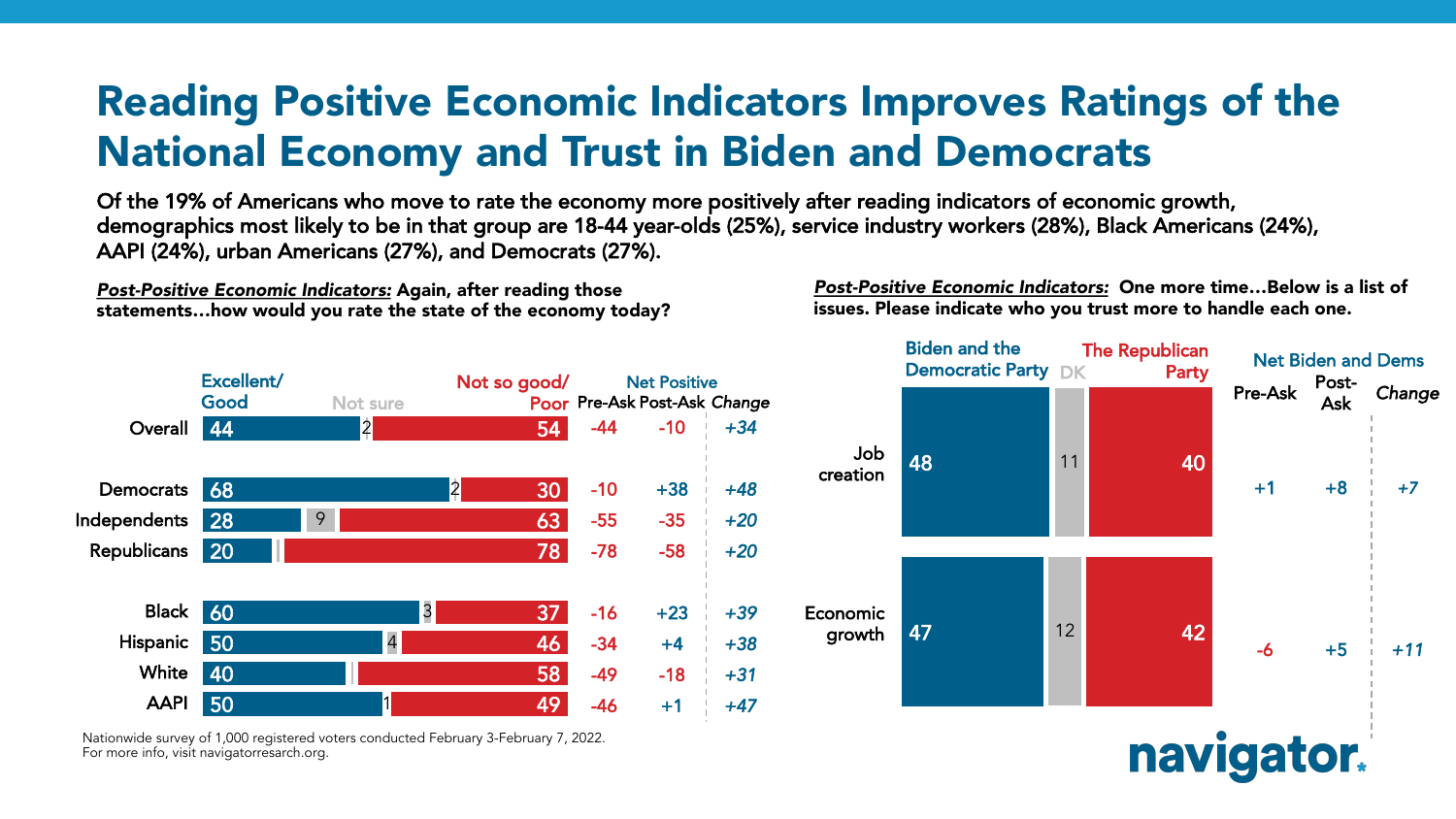#### Three in Five Support Biden and Democrats' New Economic Plan With or Without Hearing Proposals of How to Pay for It

A plurality of independents support the plan by a 20-point margin (48% support/28% oppose).

As you may know, Biden and Democrats' new economic plan is expected to cost \$1.75 trillion and will establish a universal pre-K program, expand Medicare for seniors to include hearing coverage, and lower health care costs by allowing Medicare to negotiate lower drug prices. Knowing this, do you support or oppose this new economic plan?

Biden and Democrats' new economic plan would be paid for by increasing taxes on billionaires and multi-millionaires with income over \$10 million, creating a minimum 15% tax on corporate profits, adding an additional 1% tax on corporations that use profits to buy back their own stock, and cracking down on tax evasion. Knowing this, do you support or oppose this legislation?

naviga



Nationwide surveys of registered voters; Each wave represents approximately 1,000 interviews taken over the prior three-five days. Latest wave conducted February 3-February 7, 2022. For more info, visit navigatorresearch.org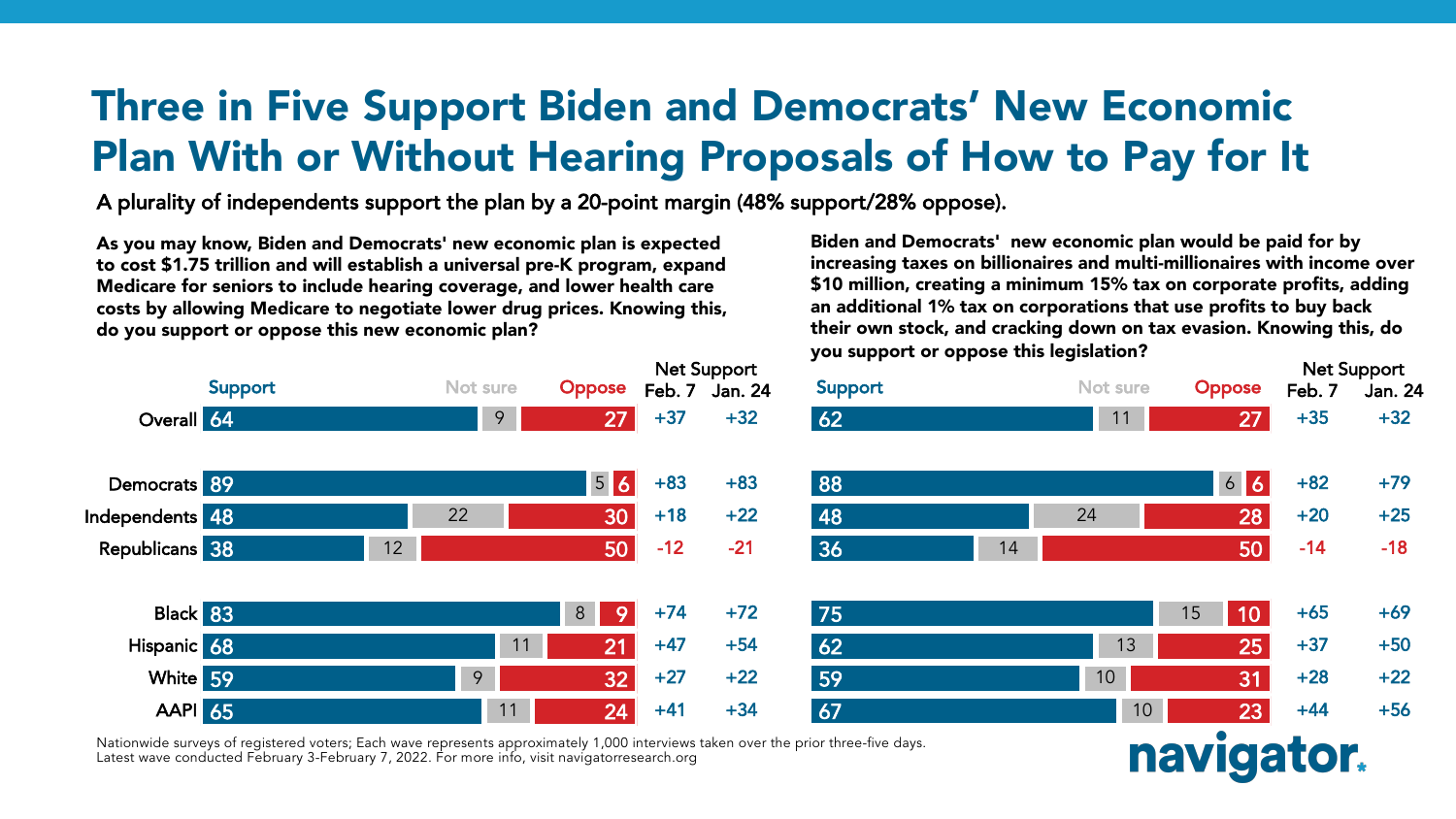#### Americans Who Support Biden's New Economic Plan Are Frustrated and Feel Negotiations Are Taking Too Long

Nearly two in three of those who support Biden's new economic plan say they are "frustrated" and 61% say negotiations are taking too long.

*Split sample:* [If support Biden's new economic plan] President Biden and Democrats in Congress have been negotiating the details of their new economic plan for the last several months. Based on what you have heard, seen, or read, how would you characterize your feelings about the length of these negotiations?



*Split sample:* [If support Biden's new economic plan] President Biden and Democrats in Congress have been negotiating the details of their new economic plan for the last several months. Based on what you have heard, seen, or read, how would you characterize your feelings about the length of these negotiations? These negotiations are…



navigator.

Nationwide survey of 1,000 registered voters conducted February 3-February 7, 2022.<br>F For more info, visit navigatorresarch.org.